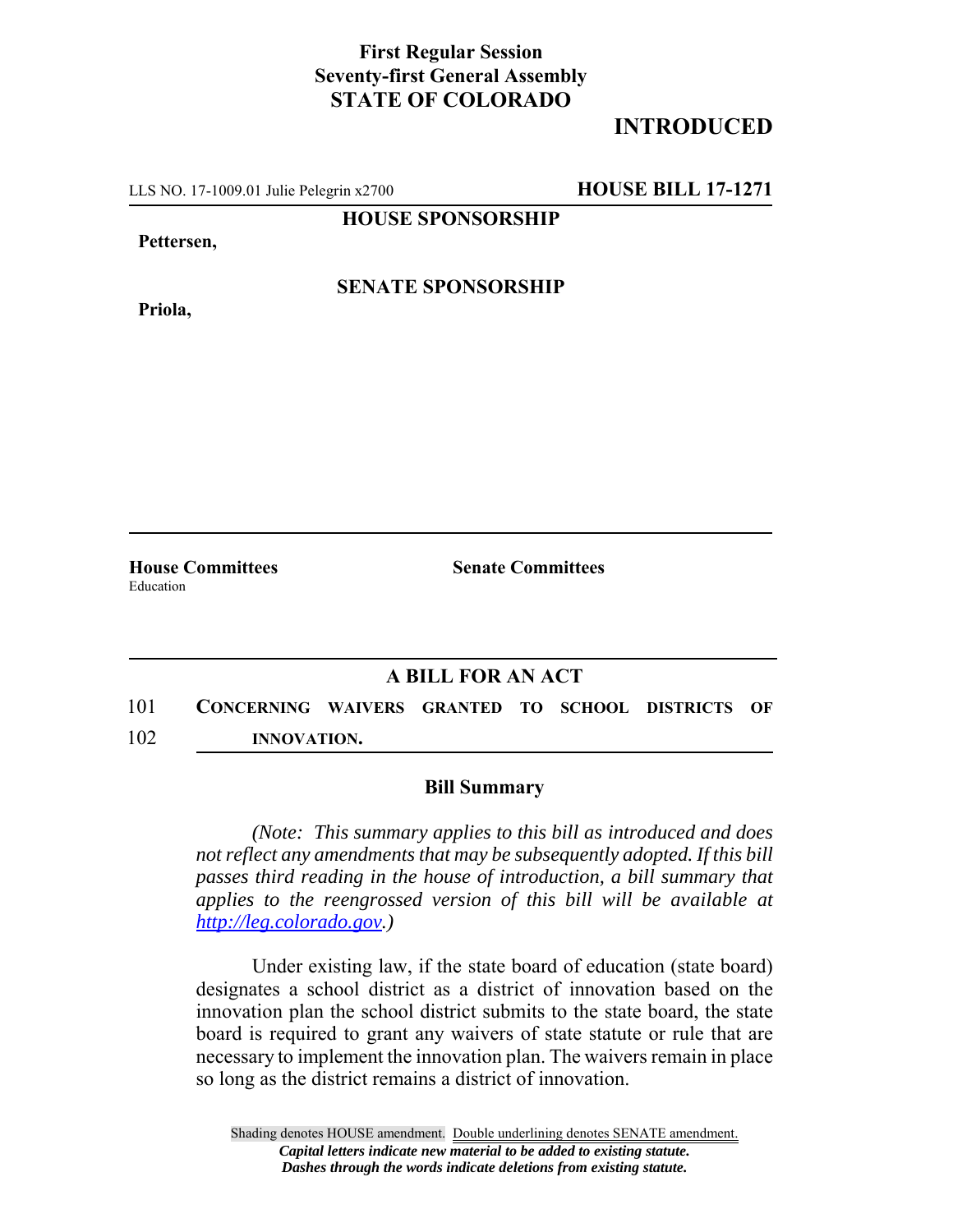Under the bill, the state board must apply the same standard that it applies for waiving statutes and rules for school districts in other circumstances to determine whether to waive statutes or rules for a district of innovation. After granting a waiver, the state board may revoke the waiver if it receives evidence of good and just cause for the revocation, which is the same standard for revoking a waiver granted to a school district in other circumstances.

*Be it enacted by the General Assembly of the State of Colorado:*

- **SECTION 1.** In Colorado Revised Statutes, 22-32.5-108, **amend**
- (1) introductory portion and (5) as follows:
- **22-32.5-108. District of innovation waiver of statutory and regulatory requirements.** (1) Upon designation of a district of innovation, the state board shall waive any statutes or rules specified in the school district's innovation plan as they pertain to the innovation schools or innovation school zones of the district of innovation IF THE STATE BOARD DETERMINES THAT THE WAIVERS WOULD ENHANCE EDUCATIONAL OPPORTUNITY AND QUALITY WITHIN THE INNOVATION SCHOOLS OR INNOVATION SCHOOL ZONES OF THE DISTRICT OF INNOVATION AND THAT THE COSTS OF COMPLYING WITH THE REQUIREMENTS FOR WHICH THE WAIVERS ARE REQUESTED SIGNIFICANTLY LIMIT EDUCATIONAL OPPORTUNITY WITHIN THE INNOVATION SCHOOLS OR INNOVATION SCHOOL ZONES OF THE DISTRICT OF INNOVATION; except that the state board shall not waive:

 (5) (a) If the local school board for a district of innovation revises an innovation plan as provided in section 22-32.5-110, the local school 19 board may request and the state board shall grant, additional waivers or changes to existing waivers as necessary to accommodate the revisions to the innovation plan, AND THE STATE BOARD SHALL GRANT THE ADDITIONAL WAIVERS OR CHANGES TO EXISTING WAIVERS IF IT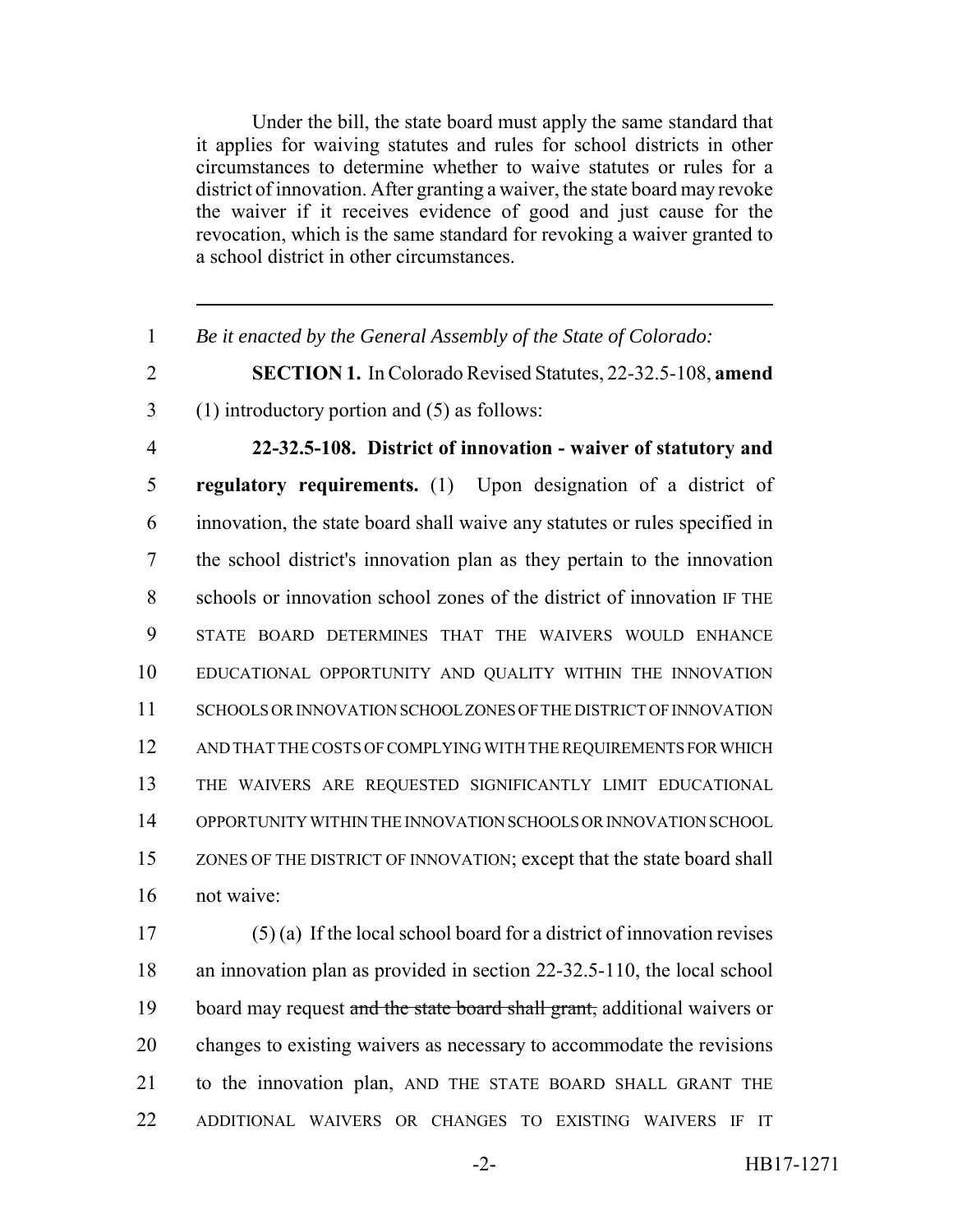DETERMINES THAT THE NEW OR CHANGED WAIVERS MEET THE STANDARD SPECIFIED IN SUBSECTION (1) OF THIS SECTION. In requesting a new waiver or a change to an existing waiver, the local school board shall demonstrate the consent of a majority of the teachers and a majority of the administrators employed at and a majority of the school advisory committee for each public school that is affected by the new or changed waiver.

 (b) Except as otherwise provided in paragraph (a) of this 9 subsection  $(5)$  A waiver that is granted pursuant to this section shall continue CONTINUES to apply to a public school so long as the public school continues to be designated as an innovation school or included in 12 an innovation school zone, UNLESS:

 (I) A CHANGE TO THE WAIVER IS REQUESTED AND GRANTED AS 14 PROVIDED IN SUBSECTION (5)(a) OF THIS SECTION; OR

 (II) THE STATE BOARD REVOKES THE WAIVER AFTER RECEIVING EVIDENCE THAT CONSTITUTES GOOD AND JUST CAUSE FOR REVOKING THE WAIVER, AS DETERMINED BY THE STATE BOARD. THE STATE BOARD MAY REVOKE A WAIVER GRANTED TO A DISTRICT OF INNOVATION ONLY BY ACTION TAKEN IN A PUBLIC MEETING AND HEARING.

 **SECTION 2. Act subject to petition - effective date.** This act takes effect at 12:01 a.m. on the day following the expiration of the ninety-day period after final adjournment of the general assembly (August 9, 2017, if adjournment sine die is on May 10, 2017); except that, if a referendum petition is filed pursuant to section 1 (3) of article V of the state constitution against this act or an item, section, or part of this act within such period, then the act, item, section, or part will not take effect unless approved by the people at the general election to be held in